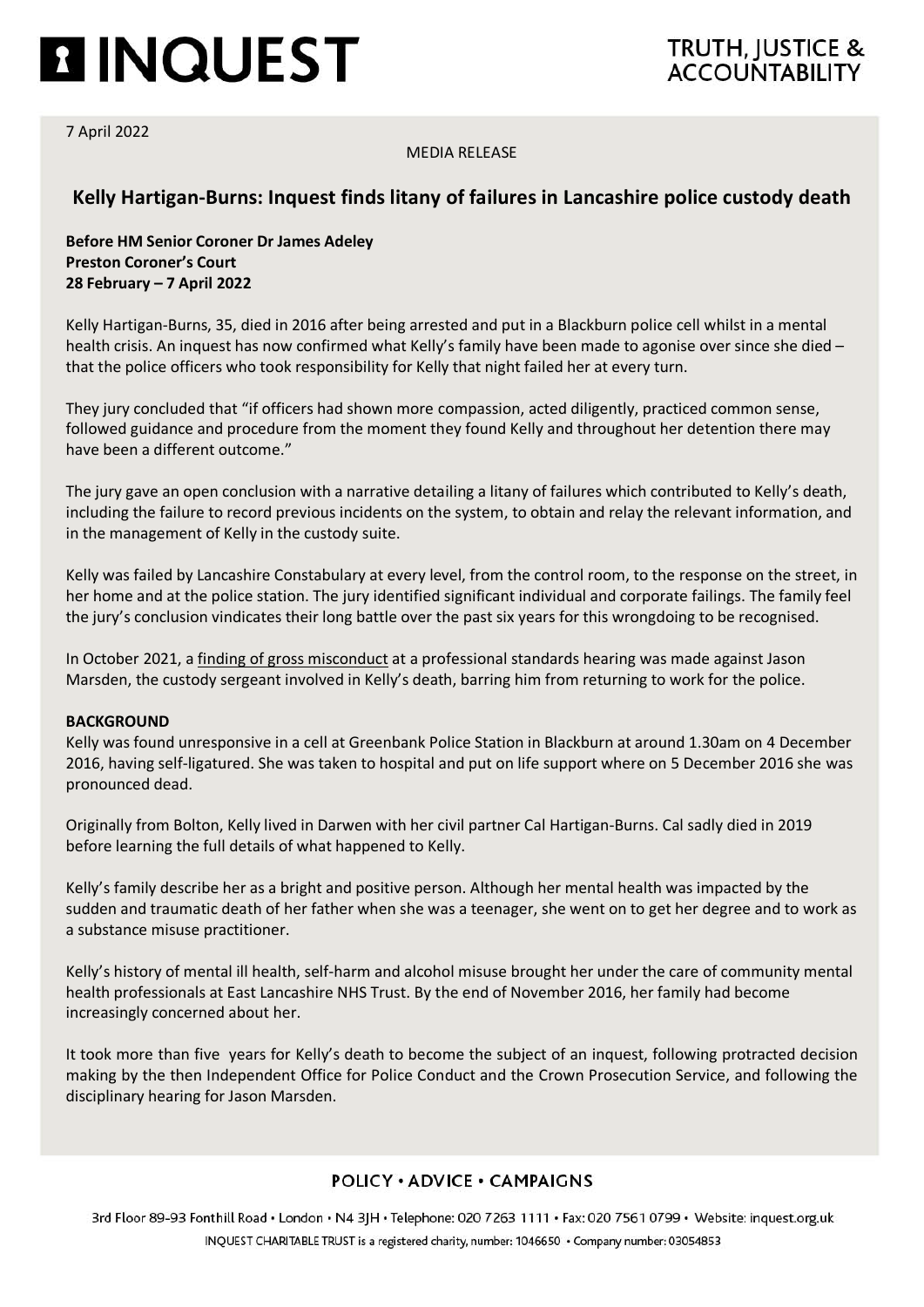# **EINQUEST**

## **TRUTH, JUSTICE & ACCOUNTABILITY**

#### **KEY EVIDENCE**

Late on 3 December 2016, a member of the public called 999 and reported seeing Kelly walking in and out of traffic in her pyjamas saying she wanted to die. Lancashire police officers attended and took her home to her partner, Cal, who was a mental health nurse.

Until her death in 2019, Cal maintained that she had told the officers that Kelly was a suicide risk and that she was worried that Kelly would try to tie something around her neck. She recalled discussing previous incidents with officers who agreed that Kelly was at risk of suicide.

The incident logs shown during the inquest recorded five separate incidents in the preceding 12 months, including numerous references to mental ill health, attempts to ligature, and detention under section 136 of the Mental Health Act 1983.

Instead of using their mental health powers to take Kelly to a place of safety, police arrested her for common assault arising from an argument she had had with Cal earlier that evening. Officers took her to Greenbank Police Station, still in her pyjamas. None of the information about Kelly's history or risk of self-harm featured in the decision to put her in a cell.

While she was being booked in, a custody detention officer sought to forcibly remove Kelly's wedding rings and later attempted a leg swipe on Kelly – a use of force she was not trained in – resulting in the detention officer kicking Kelly.

The custody sergeant who booked her in did not even ask Kelly's name. Even once it became known to custody staff that Kelly was on psychiatric medication and had a warning marker for suicide on her record, no steps were taken to keep her safe.

No one went to speak to her and she was not placed in a CCTV cell, even though there was a vacant one beside the cell where she died. The custody sergeant then left two hours early without checking on her. His colleagues didn't either, until Kelly was found unresponsive in the cell and was taken to hospital where she later died.

Evidence emerged during the inquest that there had a been a near-miss incident earlier in 2016, due to arresting officers' failure to relay to custody that the detained person had suffered a head injury whilst being transported there. That person was then admitted to A&E where a brain bleed was discovered.

There had also been an inspection in May-June 2016 by HM Inspectorate of Constabulary into Lancashire Constabulary's custody suites. The resulting report highlighted confusion about safeguarding procedures, failures to treat detained persons with respect and dignity, as well as the overuse and under-recording of physical force against detainees.

It appears that lessons from the near-miss and critical inspection were not addressed by Lancashire Constabulary with any effective change, and Kelly died just months later in their custody.

#### **CONCLUSIONS**

After hearing four weeks of evidence, the jury concluded Kelly died "of a self-applied ligature of unknown intention". Alongside this open conclusion, the jury gave a critical narrative conclusion.

## POLICY · ADVICE · CAMPAIGNS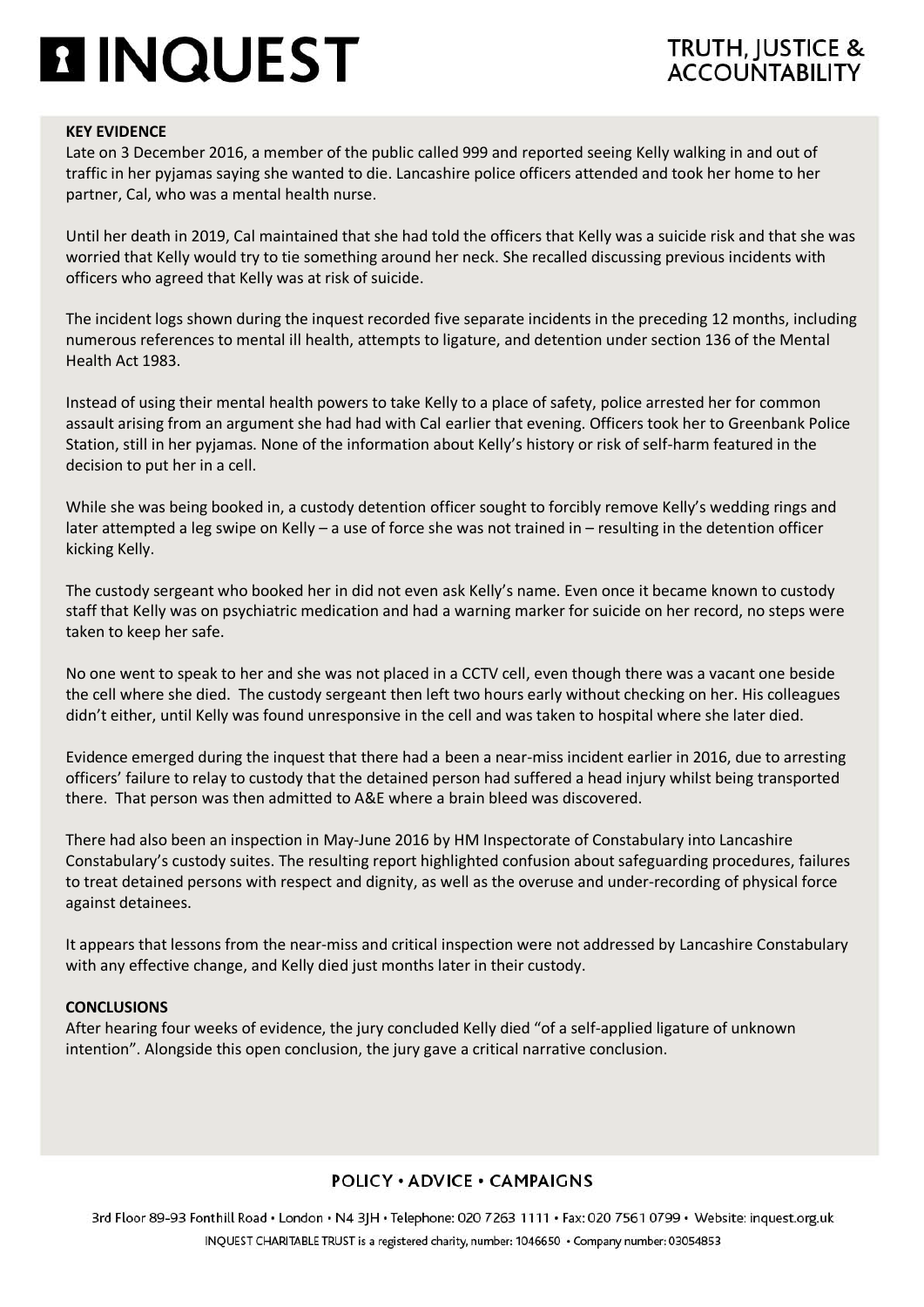# **EINQUEST**

## **TRUTH, JUSTICE & ACCOUNTABILITY**

They found the following issues contributed to Kelly's death:

- The absence of information relating to multiple episodes of attempted self-harm and suicide, as evidenced in police intelligence logs, which could have been recorded or accessed in Police National Computer warning markers and 'Protecting Vulnerable People' reports.
- The lack of training by Lancashire Constabulary Frontline officers concerning in which circumstances Police National Computer markers should be created, which contributed to a lack of markers on the system and thus her death.

The jury also found that the senior attending officer, who was first on the scene, should have requested more information from the control room regarding the suicide marker that was recorded. The incident was initially graded as a 'threat to life', but the jury found no evidence to suggest that the senior officer attending informed other key officers involved about why that was, or of any potential risk of self-harm or suicide by Kelly. This was among other serious failures in communication between officers highlighted by the jury.

The jury also found the manner in which Kelly was treated and overall management of her within the Greenbank custody suite increased the risk of suicide or self-harm in custody. This included the failure to build rapport, explain the process, and the use of force against her, which all contributed to her increased agitation.

The coroner will now consider the issues Lancashire needs to address to prevent future deaths. At present, the systems with respect to warning markers remain the same as when Kelly died.

**June Hartigan, Kelly's mother, responded on behalf of the family: "***Today we thank the jury for their careful consideration of the evidence and their extremely serious criticisms of every layer of Lancashire Police. It's now a matter of public record – and enduring shame – how Lancashire police officers treated Kelly that night.* 

*For the last 5 years we have been tortured by what we knew must have happened, by all the things the police did wrong, and all the ways in which Kelly might have been saved. While it helps to hear that the jury could see the same level of wrongdoing, the fact it has taken five years to reach this stage means this is something of a hollow victory.* 

*The last 5 years have been agonising. We spent years challenging IOPC and CPS decision making. It seems now that the IOPC failed to gather the evidence which would have allowed the jury to consider corporate manslaughter as a conclusion."*

*Kelly was beautiful, clever, and funny and she should still be here with us today. She was a loving daughter, granddaughter niece, sister, aunt."*

**Bhatt Murphy who represented June Hartigan, Kelly's mother, and Stuart Hartigan, Kelly's brother said:** "*After considering 17 days of live evidence the jury concluded that a myriad of failings led to Kelly's death. Kelly's family*  were entitled to place their trust in police officers to keep Kelly safe. In failing to consider glaringly relevant *information or perform an adequate risk assessment on the highly vulnerable person they had taken into their custody, Lancashire Constabulary violated that trust. Troublingly, there is little evidence to show that Lancashire Constabulary have learned from the failures which led to Kelly's death or implemented changes to prevent future tragedies."*

**Deborah Coles, Director of INQUEST, said: "***Kelly was a woman in mental health crisis, in need of care and specialist support – not custody. Police officers treated her distress, vulnerability, and suicide risk with reckless indifference.* 

## POLICY · ADVICE · CAMPAIGNS